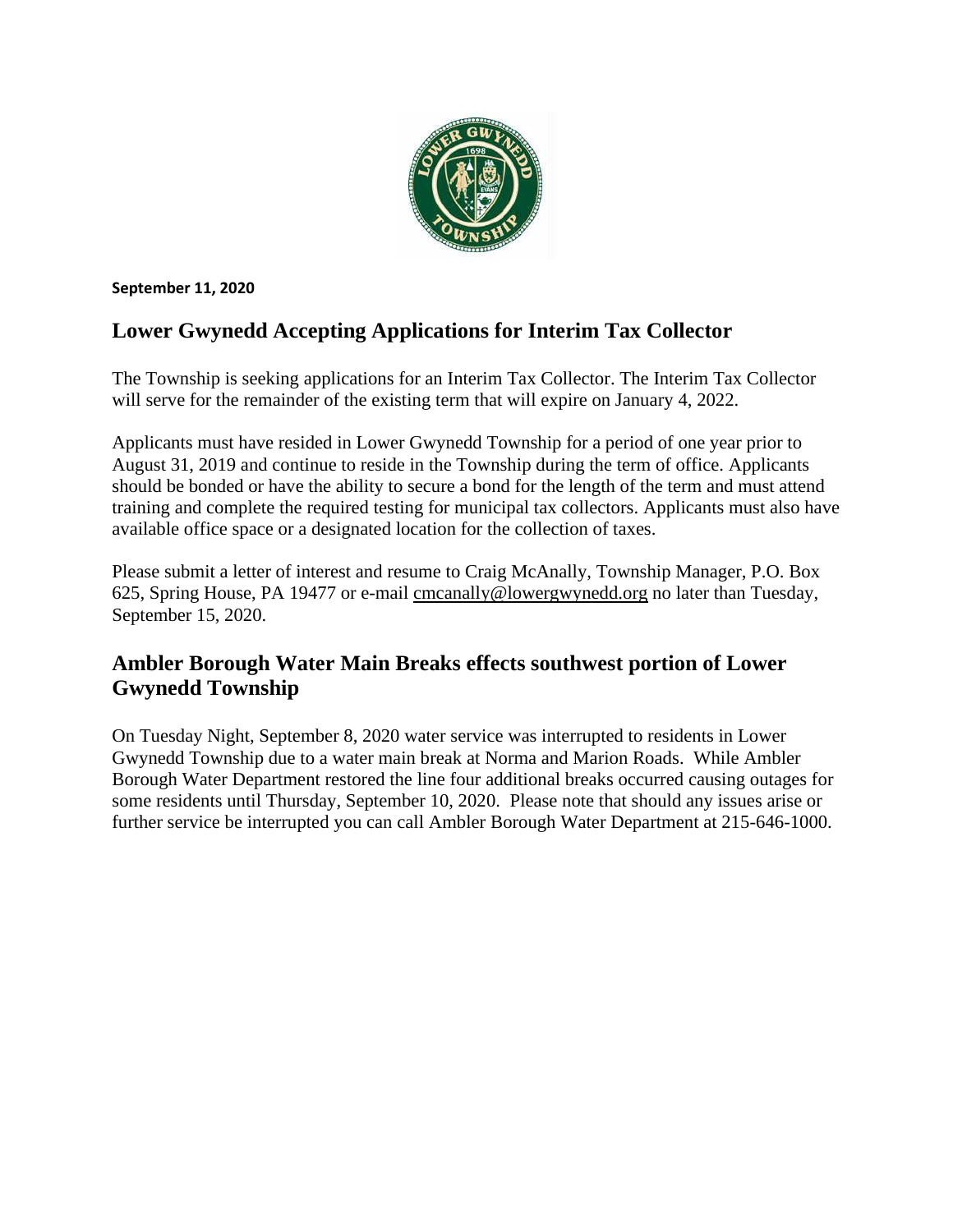## **Still 20 Percent of Lower Gwynedd Not Counted Yet**

About 20 percent of Lower Gwynedd has not yet completed the 2020 Census with just 19 days to go. The Township encourages anyone who hasn't completed the census to take a few minutes to be counted.

[Click here to get started on the census today](https://2020census.gov/en/news-events/operational-adjustments-covid-19.html)

|                          | <b>Response Rate</b> |
|--------------------------|----------------------|
| <b>Lower Gwynedd</b>     | 79.7%                |
| <b>Montgomery County</b> | 76.8%                |
| Pennsylvania             | 68.3%                |
| <b>United States</b>     | 64.6%                |

The Township's 2010 response rate was 74 percent.



### **Household Hazardous Waste Collection Dates Scheduled**

Montgomery County's first Household Hazardous Waste Collection Event is Saturday, September 26 at the Spring-Ford School District 9<sup>th</sup> Grade Center. **Preregistration is required for all events.**

[Click here for more information](https://www.montcopa.org/706/Household-Hazardous-Waste-Collection-Pro)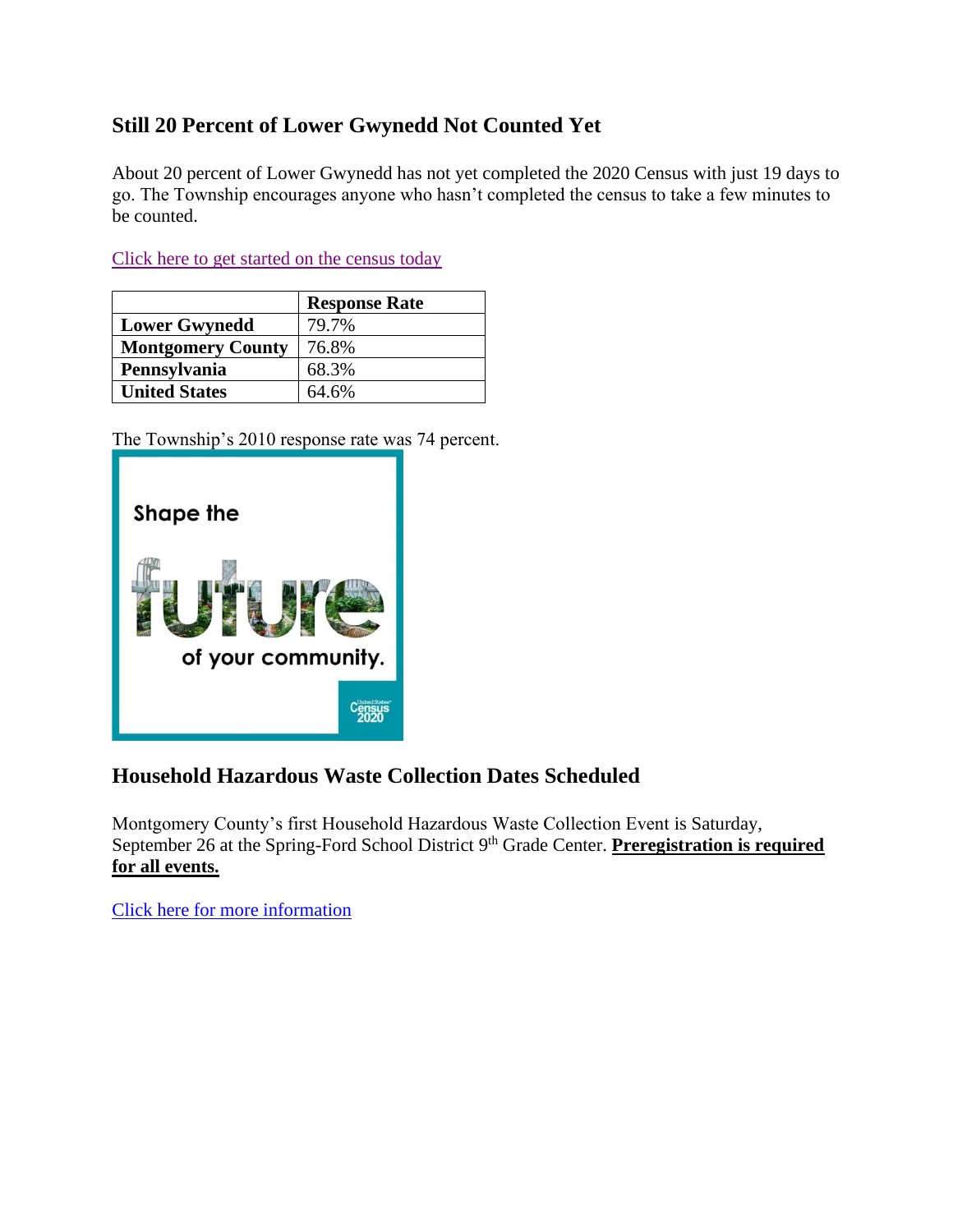

#### **HOUSEHOLD HAZARDOUS WASTE** 2020 MONTGOMERY COUNTY PA RESIDENTIAL EVENTS By Appointment Only, Preregistration is Required

#### **DATES:**

Saturday, September 26 Spring-Ford 9th Grade Center 400 South Lewis Rd., Royersford **Registration Link:** https://9-26-2020-royersford-hhw-event.eventbrite.com

Saturday, October 3 **Boyertown Middle School East** 2020 Big Rd., Gilbertsville Registration Link:<br>https://10-3-2020-gilbertsville-hhw-event.eventbrite.com

**SUNDAY, October 11** Indian Valley Middle School 130 Maple Ave., Harleysville<br>Registration Link: https://10-11-2020-harleysville-hhw-event.eventbrite.com

**SUNDAY, October 25 Lower Merion Transfer Station** 1300 N. Woodbine Ave., Penn Valley **Registration Link:** https://10-25-2020-pennvalley-hhw-event.eventbrite.com

**Montgomery County is working** to add more events. Check our website for updates at MontcoPARecycles.org

Free residential collection events are held outdoors. Residents may attend any Household Hazardous Waste event held by Bucks, Chester, Delaware, Montgomery, or Philadelphia Counties.

#### For additional information and in case of severe weather: Please visit MontcoPARecycles.org, email

recycling@montcopa.org, or call the recycling line at 610.278.3618. Please do not contact the host sites, as they are not affiliated with the events.

In case of severe weather, call 610.278.3618, option 6 for event status.



MONTGOMERY COUNTY BOARD OF COMMISSIONERS rie A. Arkoosh, MD, MPH, *Cl* Kenneth E. La  $h C.$  Gale,  $C_0$ 

Lower Gwynedd Never Forget and Always Remember September 11, 2001